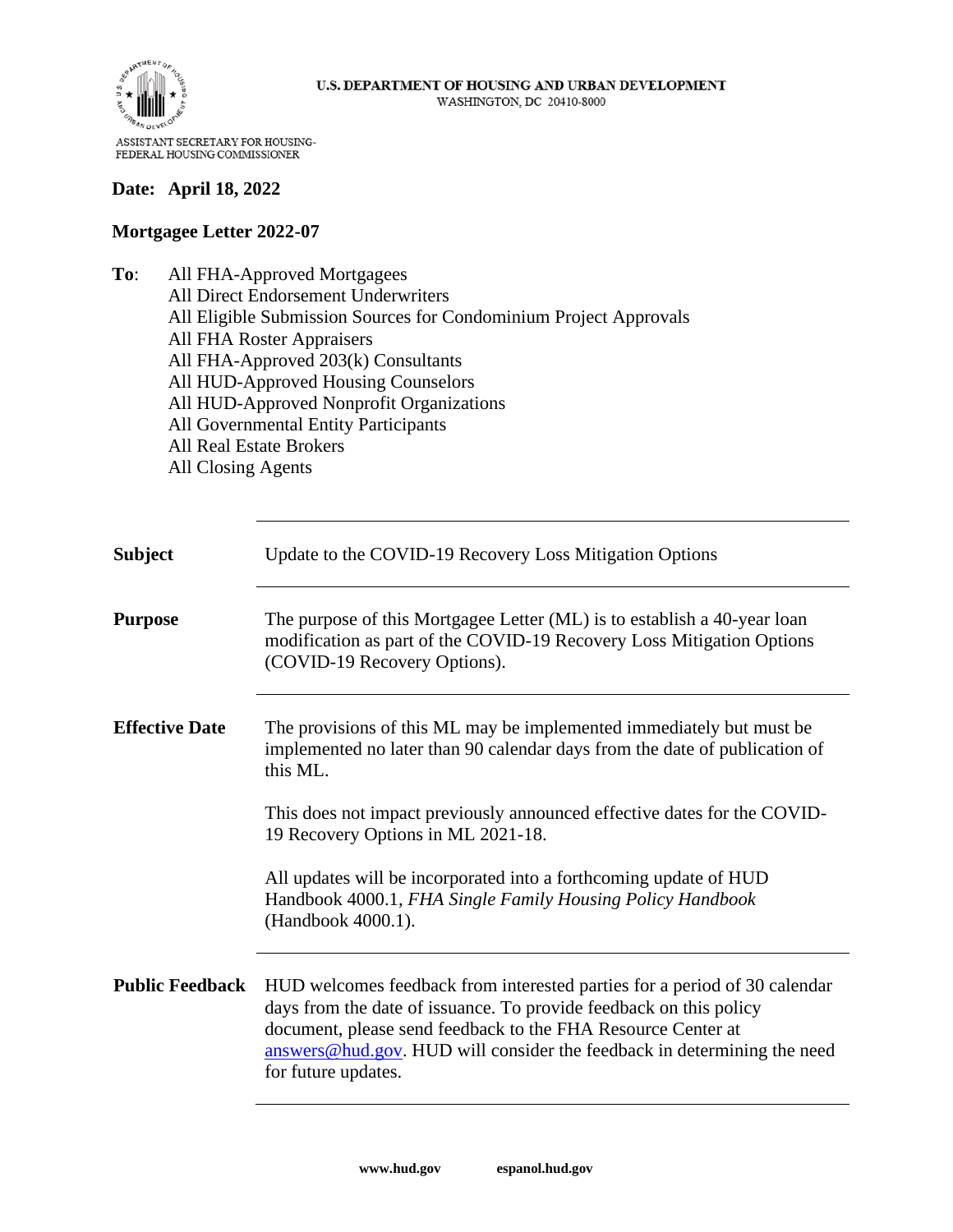**Affected Programs** The provisions of this ML apply to all FHA Title II Single Family forward mortgage programs.

> This ML updates FHA's COVID-19 Loss Mitigation policies for Borrowers of FHA-insured forward Mortgages impacted by COVID-19 in ML 2021-18 and section III.A.2.o, Presidentially-Declared COVID-19 National Emergency, in Handbook 4000.1.

**Background** On July 23, 2021, FHA established the COVID-19 Recovery Options to target a 25 percent reduction to the Principal and Interest (P&I) portion of the Borrower's monthly mortgage payment for Borrowers who cannot resume their existing payment. While the COVID-19 Recovery Options will provide many Borrowers access to a loss mitigation option that assists them in retaining their homes, FHA anticipates certain Borrowers may need additional relief beyond its current COVID-19 Recovery Options. The ability to extend the term of the loan modification offers Mortgagees a path to provide additional payment relief to those Borrowers. Further, FHA notes that other government agencies as well as Fannie Mae and Freddie Mac currently provide a 40-year loan modification term. FHA is adding a combination 40-year loan modification and Partial Claim to the COVID-19 Recovery Modification to provide FHA Borrowers with the same options available to those with conventional and other mortgage types, which will further reduce defaults and foreclosures, thereby mitigating risk to the Mutual Mortgage Insurance Fund (MMIF).

> Additionally, in accordance with standard FHA practice, this ML provides an exemption for those FHA-insured Mortgages that are backed by mortgage revenue bonds to ensure those Mortgagees that rely on those bonds, primarily state Housing Finance Agencies, are not out of compliance with the terms of their bond agreements and the related Internal Revenue Service code.

FHA encourages Mortgagees and Borrowers alike to utilize the extensive network of HUD-approved Housing Counselors to help explain and expedite this additional relief. FHA reminds Mortgagees that they must comply with Ginnie Mae's mortgage-backed securities requirements, including the requirement that loans must be 90 or more Days Delinquent before they can be bought out of a Ginnie Mae pool.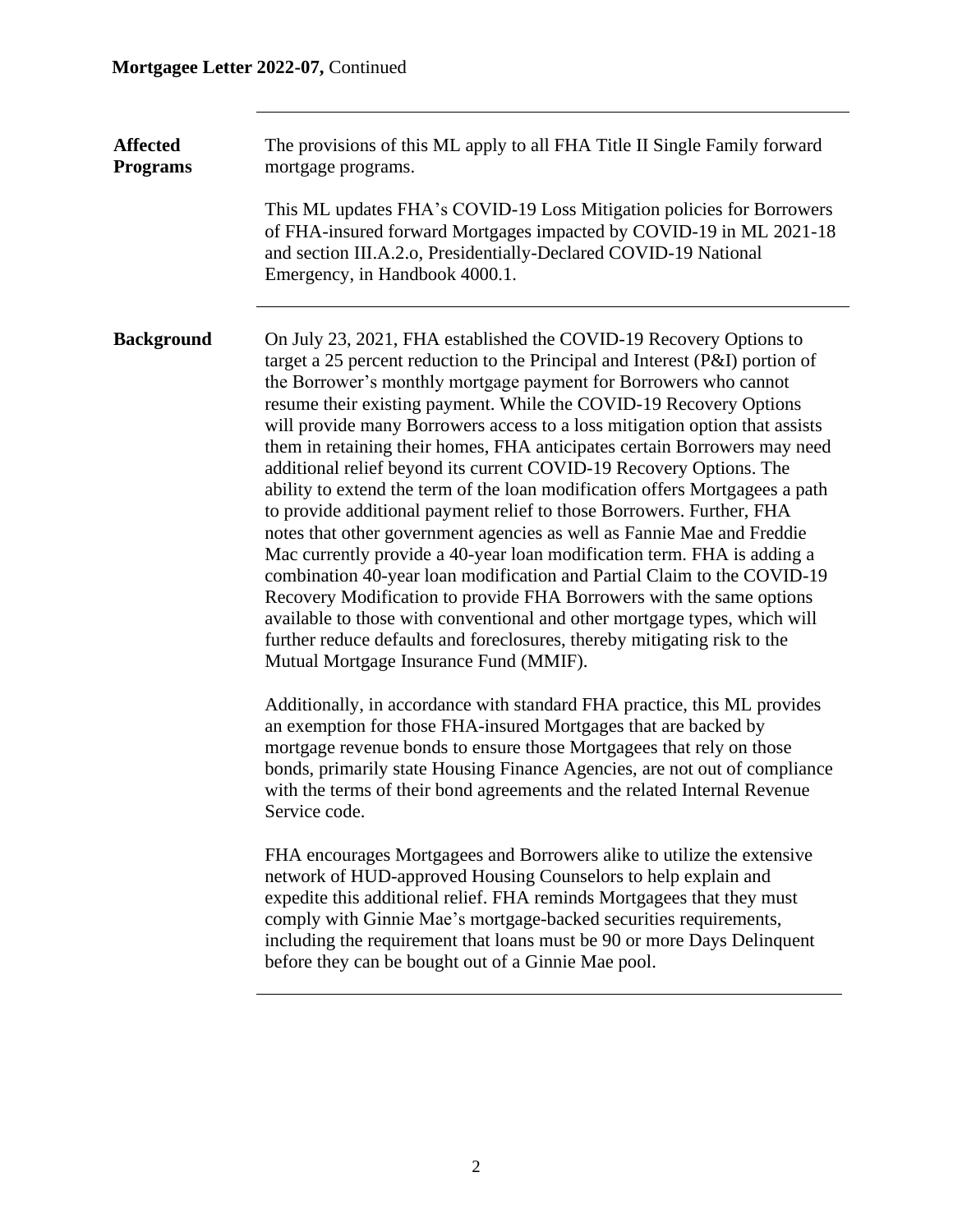**Single Family Housing Policy Handbook 4000.1**

| <b>Summary of</b> | This ML updates the COVID-19 Recovery Options in section                                   |
|-------------------|--------------------------------------------------------------------------------------------|
| <b>Changes</b>    | III.A.2.o.iii(C), COVID-19 Recovery Home Retention Options, by:                            |
|                   | adding a 40-year loan modification to the COVID-19 Recovery<br>Home Retention Options; and |
|                   | providing an exemption for Mortgages backed by mortgage revenue<br>bonds.                  |
|                   |                                                                                            |

The policy changes will be incorporated into Handbook 4000.1 as follows:

**COVID-19 Recovery Home Retention Options (III.A.2.o.iii(C))**

#### **(2) COVID-19 Recovery Modification**

For Borrowers who do not meet the requirements for a COVID-19 Recovery Standalone Partial Claim, the Mortgagee must review the Borrower for the COVID-19 Recovery Modification.

#### **(a) Definition**

The COVID-19 Recovery Modification is a 360-month Loan Modification, which must include a Partial Claim, if Partial Claim funds are available, or a 480-month Loan Modification, which must include a Partial Claim. The COVID-19 Recovery Modification targets a reduction in the P&I portion of the Borrower's monthly Mortgage Payment.

The Target Payment of the COVID-19 Recovery Modification is a payment that achieves a minimum 25 percent reduction to the P&I portion of the Borrower's monthly Mortgage Payment.

#### **(b) Eligibility**

The Mortgagee must ensure that:

- the Borrower indicates they have the ability to make the modified Monthly Payment; and
- the Property is owner-occupied.

Eligible Borrowers may receive more than one COVID-19 Recovery Modification.

#### **Exemption from COVID-19 Recovery Modification**

Mortgagees that service Mortgages funded in connection with mortgage revenue bonds that are restricted by the Internal Revenue Code are exempt from the COVID-19 Recovery Modification if they cannot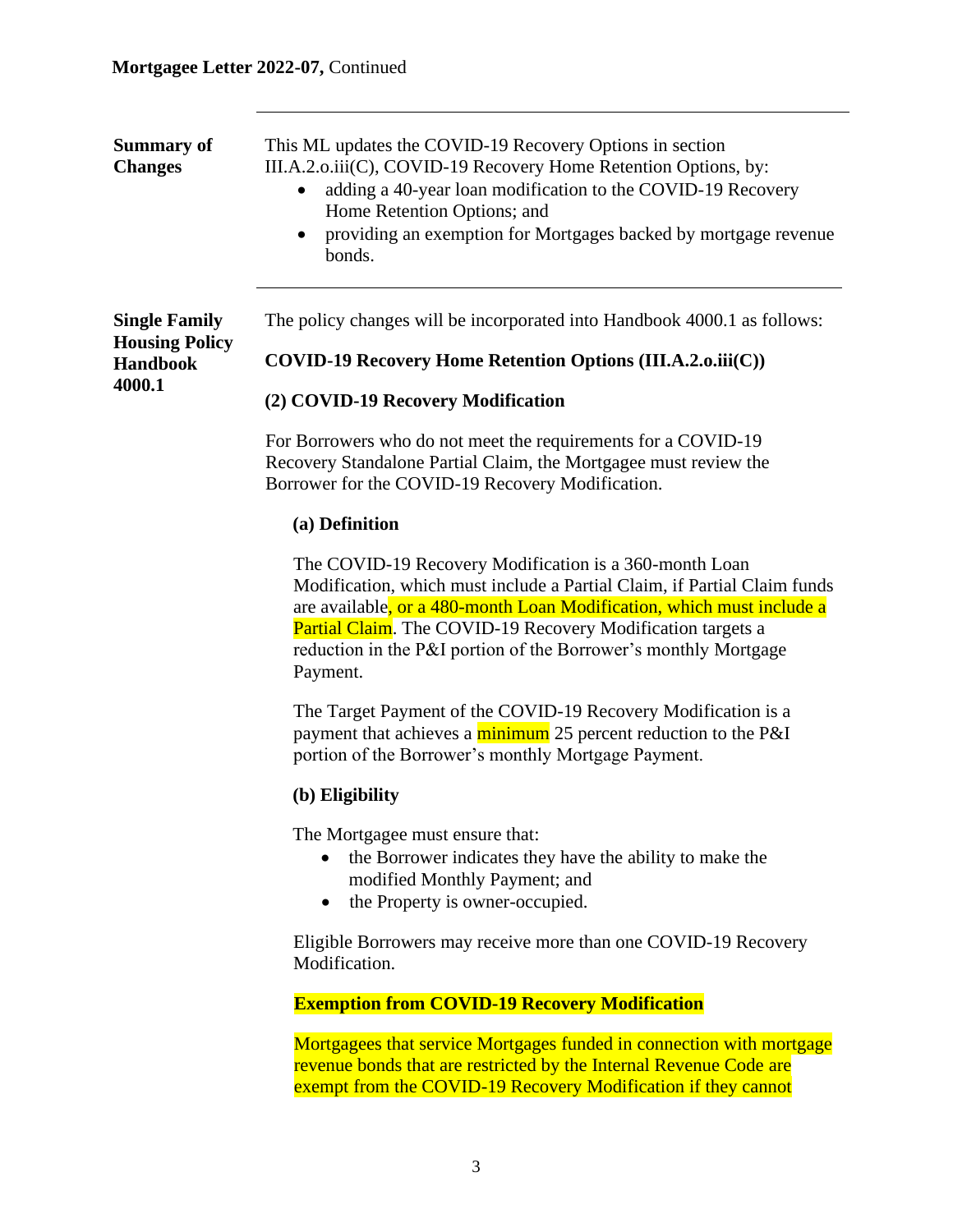extend the term of a Mortgage beyond the original 30 years or the interest rate cannot be modified.

### **(c) Standard**

To arrive at the target payment, the Mortgagee must apply the following steps until the target payment is achieved. No income documentation is required to calculate the Borrower's modified monthly Mortgage Payment.

# **Step 1 – Calculate Partial Claim Availability**

The Mortgagee must determine the maximum Partial Claim amount available for a COVID-19 Recovery Modification.

For a Partial Claim as part of a COVID-19 Recovery Modification, the Partial Claim must not exceed 25 percent of the unpaid principal balance as of the date of Default at the time of payment of the initial Partial Claim less any previous Partial Claims paid.

- The Mortgagee must first calculate 25 percent of the unpaid principal balance as of the date of Default at the time of payment of the initial Partial Claim.
- The Mortgagee must then subtract any previous Partial Claims paid to determine the available Partial Claim amount that can be used for the COVID-19 Recovery Modification.

# **Step 2 – Arrearages**

The Mortgagee must calculate the arrearages. Arrearages refer to any amounts needed to bring the Borrower current and includes:

- unpaid accrued interest;
- Mortgagee advances for escrow items;
- projected escrow shortage amount; and
- related legal fees and foreclosure and bankruptcy costs not higher than the foreclosure-related fees and costs HUD has identified as customary and reasonable.

Mortgagees may include an additional month in the total outstanding debt to be resolved to allow time for the Borrower to return the executed Loan Modification documents before the due date of the modified Mortgage Payment.

The Mortgagee must ensure that all Late Charges and penalties are waived. Mortgagees are not required to waive Late Charges and penalties, if any, accumulated prior to March 1, 2020.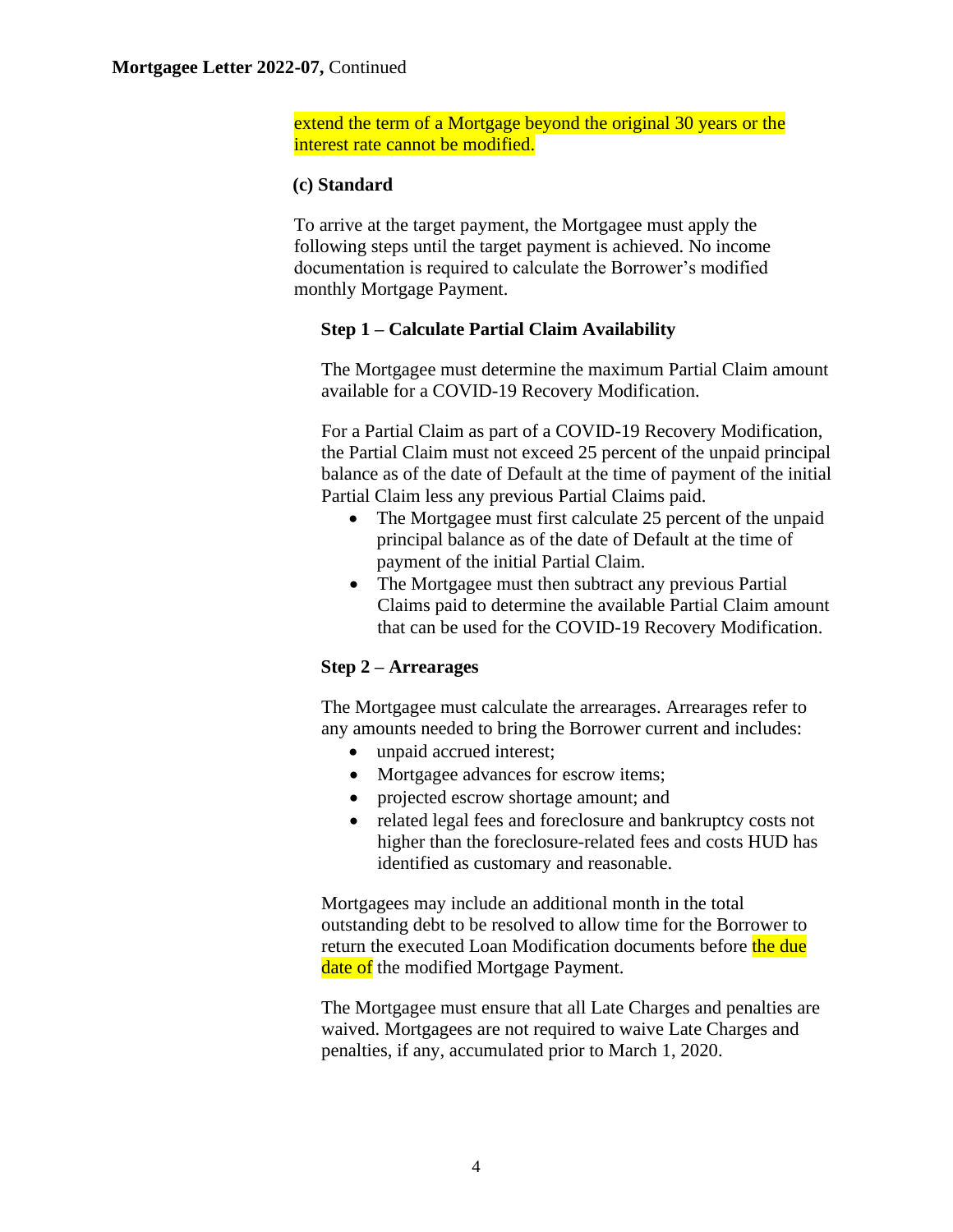#### **Step 3 – Modify the Rate and Term of the 30-Year Mortgage**

The modified Mortgage is a 360-month Loan Modification, which must include a Partial Claim, if Partial Claim funds are available.

The Mortgagee must first apply available Partial Claim funds toward the arrearages. If the Partial Claim funds are insufficient to cure the arrearages, then the Mortgagee must capitalize the remaining arrearages into the modified Mortgage.

The Mortgagee must then extend the term to 360 months and calculate the modified Mortgage Payment. The interest rate of the modified Mortgage is no greater than the most recent PMMS Rate for 30-year fixed rate conforming Mortgages (U.S. average), rounded to the nearest one-eighth of 1 percent (0.125 percent) as of the date the Borrower is offered a COVID-19 Recovery Modification.

### **Step 4 – Principal Deferment for 30-Year Modification**

If the target payment is not achieved in Step 3, the Mortgagee must apply **available** Partial Claim funds as a principal deferment up to the amount needed to achieve the target payment with the modified 30-year Mortgage.

If the target payment is achieved, the Mortgagee must provide that option to the Borrower without proceeding to Step 5.

### **Step 5 – Modify the Rate and Term of the 40-Year Mortgage**

If the Mortgagee cannot achieve the target payment at Step 4 and the Borrower has available Partial Claim funds, the Mortgagee must modify the Mortgage to a 40-year (480-month) Loan Modification and provide a Partial Claim. A 40-year Loan Modification is not available without a Partial Claim.

The Mortgagee must first apply available Partial Claim funds toward the arrearages. If the Partial Claim funds are insufficient to cure the arrearages, the Mortgagee must capitalize the remaining arrearages into the modified Mortgage.

The Mortgagee must extend the term to 480 months to achieve the target payment and calculate the modified Mortgage Payment.

The Mortgagee may extend the term to less than 480 months if • requested by the Borrower; and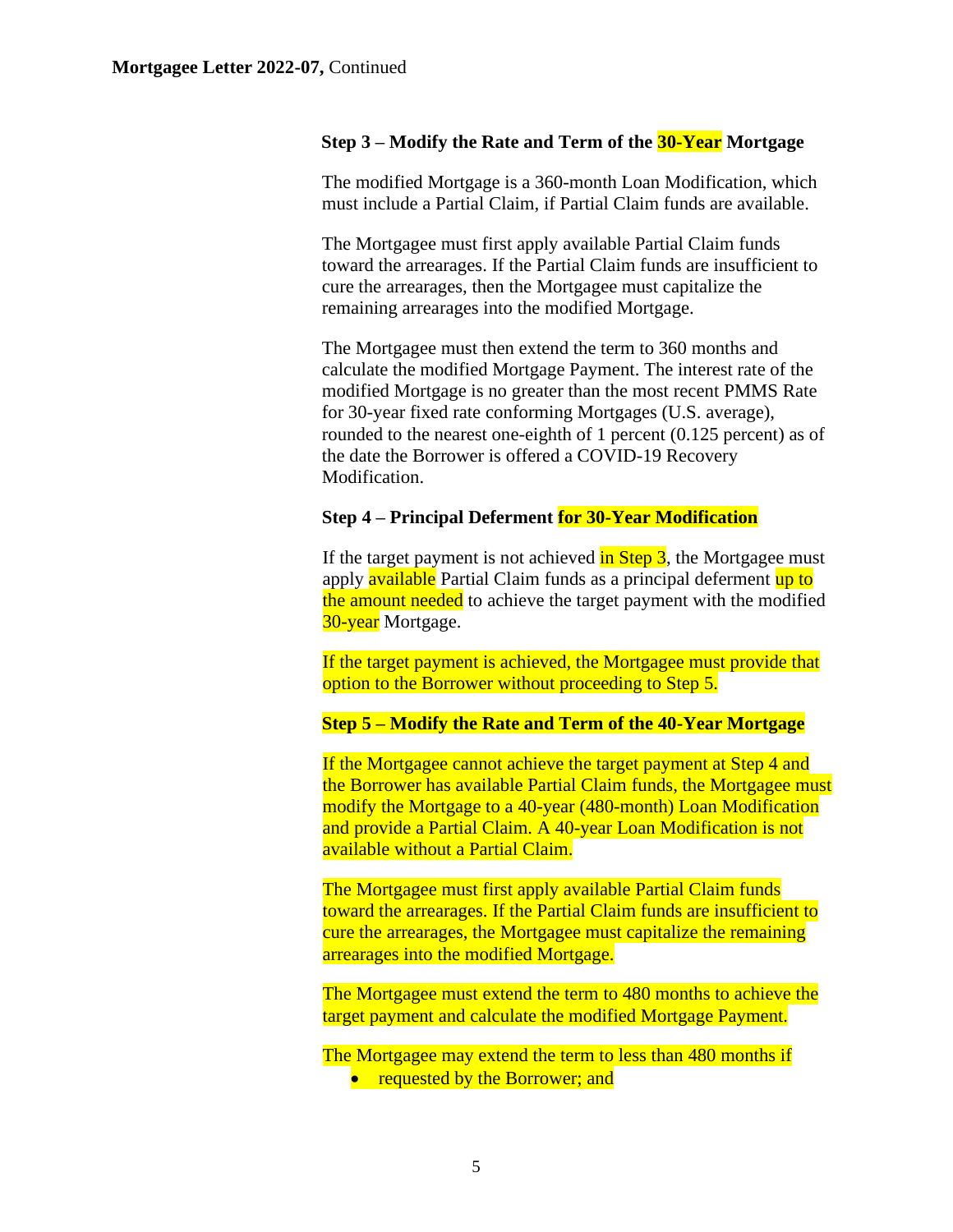• the modified Mortgage at the lesser term achieves the target payment.

The interest rate of the modified Mortgage must be no more than 50 bps greater than the most recent PMMS Rate for 30-year fixed rate conforming Mortgages (U.S. average), rounded to the nearest oneeighth of 1 percent (0.125 percent) as of the date the Borrower is offered a COVID-19 Recovery Modification. The Mortgagee must round the modification interest rate to the nearest one-eighth of 1 percent (0.125 percent) before adding no more than 50 bps to the interest rate.

# **Step 6 – Principal Deferment for 40-Year Modification**

If the target payment is not achieved in Step 5, the Mortgagee must apply available Partial Claim funds as a principal deferment to achieve the target payment with the modified 40-year Mortgage.

# **Step 7 – Target Payment Not Achieved**

If the Mortgagee cannot achieve the target payment using the above steps, then the Mortgagee must offer the Borrower the lowest monthly P&I payment achieved under the COVID-19 Recovery Modification. If the Borrower affirms that they can make the offered payment, then the Mortgagee must complete that option.

# **(d) Terms**

The Mortgagee must ensure that:

- the modified Mortgage is a fixed rate Mortgage;
- the interest rate of the modified Mortgage does not exceed the applicable limit set forth in Steps 3 or 5;
- the Partial Claim, as part of a COVID-19 Recovery Modification, does not exceed 25 percent of the unpaid principal balance as of the date of Default at the time of payment of the initial Partial Claim less any previous Partial Claims paid;
- the COVID-19 Recovery Modification fully reinstates the Mortgage including all arrearages; and
- the FHA-insured modified Mortgage remains in first lien position and is legally enforceable.

HUD does not provide model documents for the COVID-19 Recovery Modification.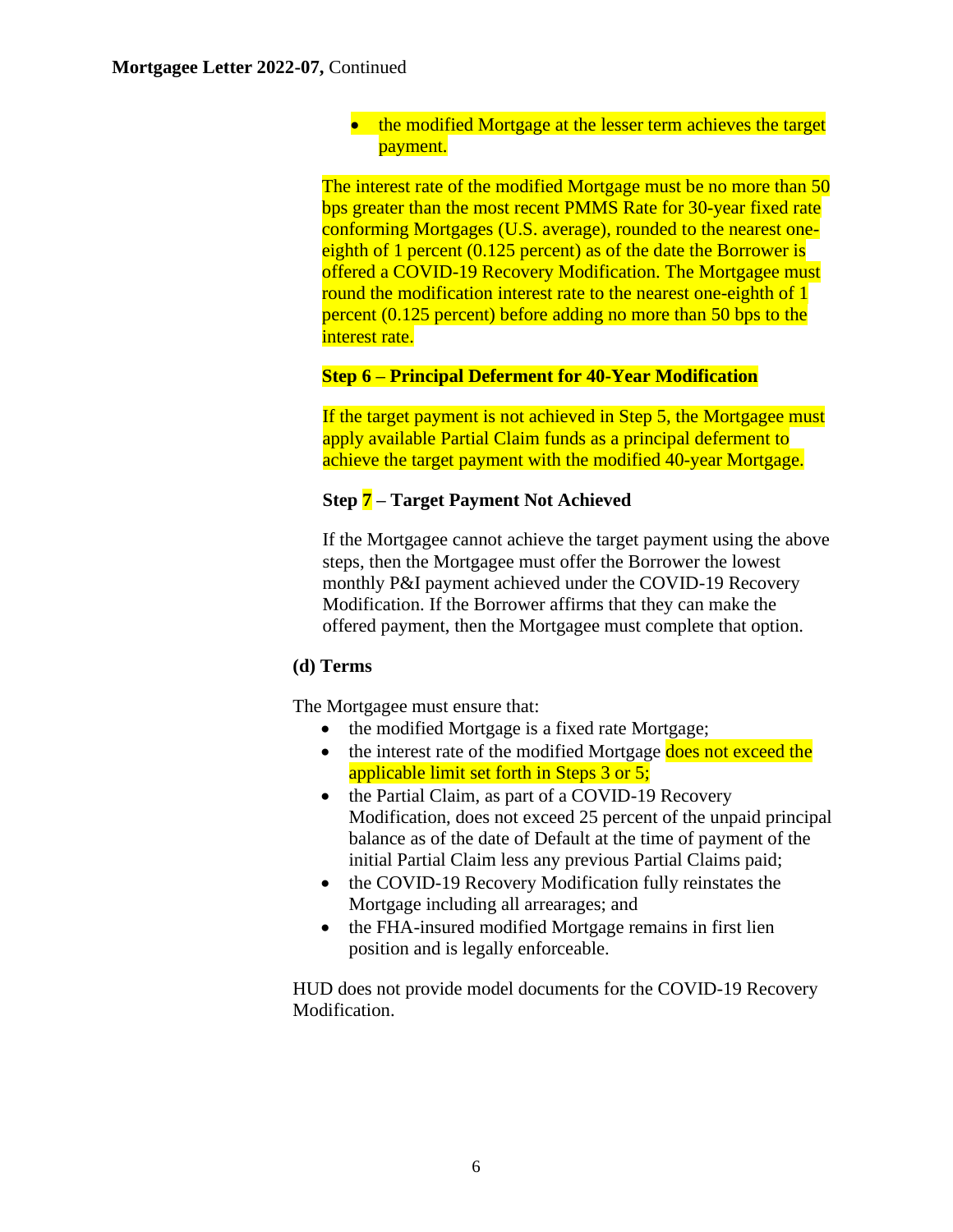#### **(e) Document Delivery Requirements**

The Mortgagee must submit all required documentation for COVID-19 Partial Claims as listed under [FHA-HAMP Loan Documents](https://www.hud.gov/program_offices/administration/hudclips/handbooks/hsgh)  $(III.A.2.k.v(H))$ , except no TPP is required.

The Mortgagee is automatically granted a 90-Day extension to the sixmonth deadline for the recorded Mortgage.

If a Mortgagee experiences additional delays out of their control, including past the automatic 90-Day extension for the recorded Mortgage, that impact delivery of the Partial Claim documents, Mortgagees may file requests for an additional extension in accordance with [Requests for Extensions of Time for Delivery of Partial Claim](https://www.hud.gov/program_offices/administration/hudclips/handbooks/hsgh) [Documents](https://www.hud.gov/program_offices/administration/hudclips/handbooks/hsgh) (III.A.2.k.v(H)(7)).

# **(f) Required Documentation**

### *(i)* **Servicing/Claim Review File**

The Mortgagee must retain the following in the Servicing File and the Claim Review File:

- a copy of the executed Partial Claim promissory Note, if applicable, and subordinate Mortgage;
- evidence that the Mortgage was timely submitted for recording; and
- the date the Mortgagee received the executed Partial Claim documents from the Borrower and the date the subordinate Mortgage was sent to be recorded.

# *(ii)* **Reporting to HUD**

The Mortgagee must report the use of the COVID-19 Recovery Modification in SFDMS as follows:

- Default Status Code 61 Recovery Modification Started with a Partial Claim; or
- Default Status Code 38 Recovery Modification Started without a Partial Claim.

The Mortgagee must report the characteristics of all COVID-19 Recovery Modifications, including the rate and term, in FHAC within 90 Days of the executed COVID-19 Recovery Modification.